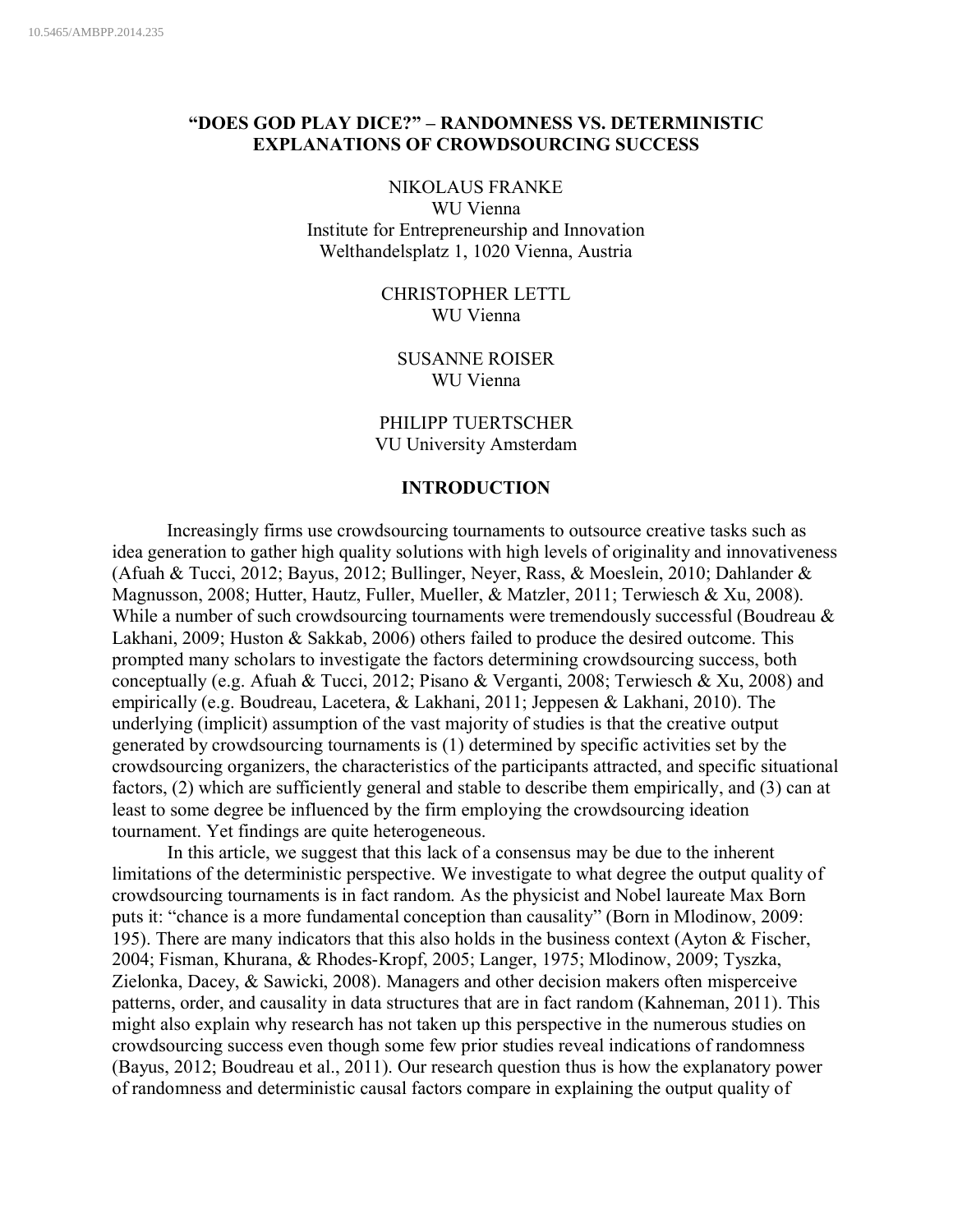crowdsourcing tournaments. It is important to know which of the two explanations matter more as they have opposing managerial implications. If on the one hand the success of crowdsourcing is determined by specific factors, then it is important to carefully design tournaments in a way that it corresponds to these factors. If on the other hand success is random, all that matters was to get an as large crowd as possible, corresponding to the law of large numbers.

## **EXPLANATIONS OF CROWDSOURCING TOURNAMENT SUCCESS**

#### **The Deterministic Perspective**

There is a growing body of literature – both conceptual and empirical – that aims to explain why and under what conditions crowdsourcing may be successful (Afuah & Tucci, 2012, Bayus, 2012; Boudreau, Lacetera, & Lakhani, 2011; Lakhani et al., 2007; Frey, Lüthje & Haag, 2011; Jeppesen & Lakhani, 2010; Leimeister et al., 2009; Malone et al., 2010; Poetz & Schreier, 2012; Terwiesch & Xu, 2008; Zhao & Zhu 2012). A review of this literature reveals that it shares a common perspective: crowdsourcing success is determined by a range of specific factors. Numerous such factors have been within the categories of as e.g. the design of the tournament, characteristics of the attracted crowd and situational factors. We call this view "deterministic" as it assumes that provided that these antecedent factors have the 'right' values according to theory, success of a crowdsourcing event will inevitably happen. This view is therefore a manifestation of the concept of causal determinism that reflects the idea that everything that happens or exists is caused by antecedent conditions (Hoefer, 2008). A broad range of theories is used as a theoretical underpinning of this perspective in crowdsourcing. Such theories include primarily theories on problem solving and creativity. Specifically, concepts such as motivational aspects of creative performance (Afuah & Tucci, 2012; Frey, Lüthje & Haag, 2011; Terwiesch & Xu, 2008), a social network perspective on creativity (Bullinger et al., 2010; Perry-Smith & Shalley, 2003), marginality and a perspective-heuristic view on problem solving (Jeppesen & Lakhani, 2010), local and distant search (Afuah & Tucci, 2012), the recombinant nature of innovation (Fleming, 2001; Terwiesch & Xu, 2008), analogical reasoning in the creative process (Dahl  $\&$ Moreau, 2002; Franke, Poetz, & Schreier, 2013; Page, 2007), prior knowledge as a source for opportunity recognition (Frey, Lüthje & Haag, 2011; Shane, 2000), and the lead user concept (Poetz & Schreier, 2012; von Hippel, 1986) have been referred to as theoretical bases.

The deterministic perspective on crowdsourcing success is clearly the dominant view in the literature. This observation is hardly surprising as there are systematic reasons for the predominance of the deterministic view. First, humans tend to perceive an "illusion of control" in the sense that they perceive control even in objectively random-driven events (Langer, 1975). Second, humans tend to fall victim of the so-called "clustering illusion" (Gilovich, 1993), a tendency to erroneously perceive streaks or clusters in small samples drawn from random distributions. The deeper reason for both the "illusion of control" and the "clustering illusion" can be found in the psychology of control. Humans prefer to exercise and perceive control over their environment rather than being exposed to randomness (Hamerman & Johar, 2013). White (1959) emphasized in his seminal article on human motivation that the need to control the environment is most central to the human species. After all, this need is crucial for our selfconcept, sense of self-esteem, and optimism (e.g. Fast, Gruenfeld, Sivanathan & Galinsky, 2009; Scheier, Carver & Bridges, 1994; Skinner, 1995). And Hawking (1999) states that many scientists have a deep emotional attachment to determinism.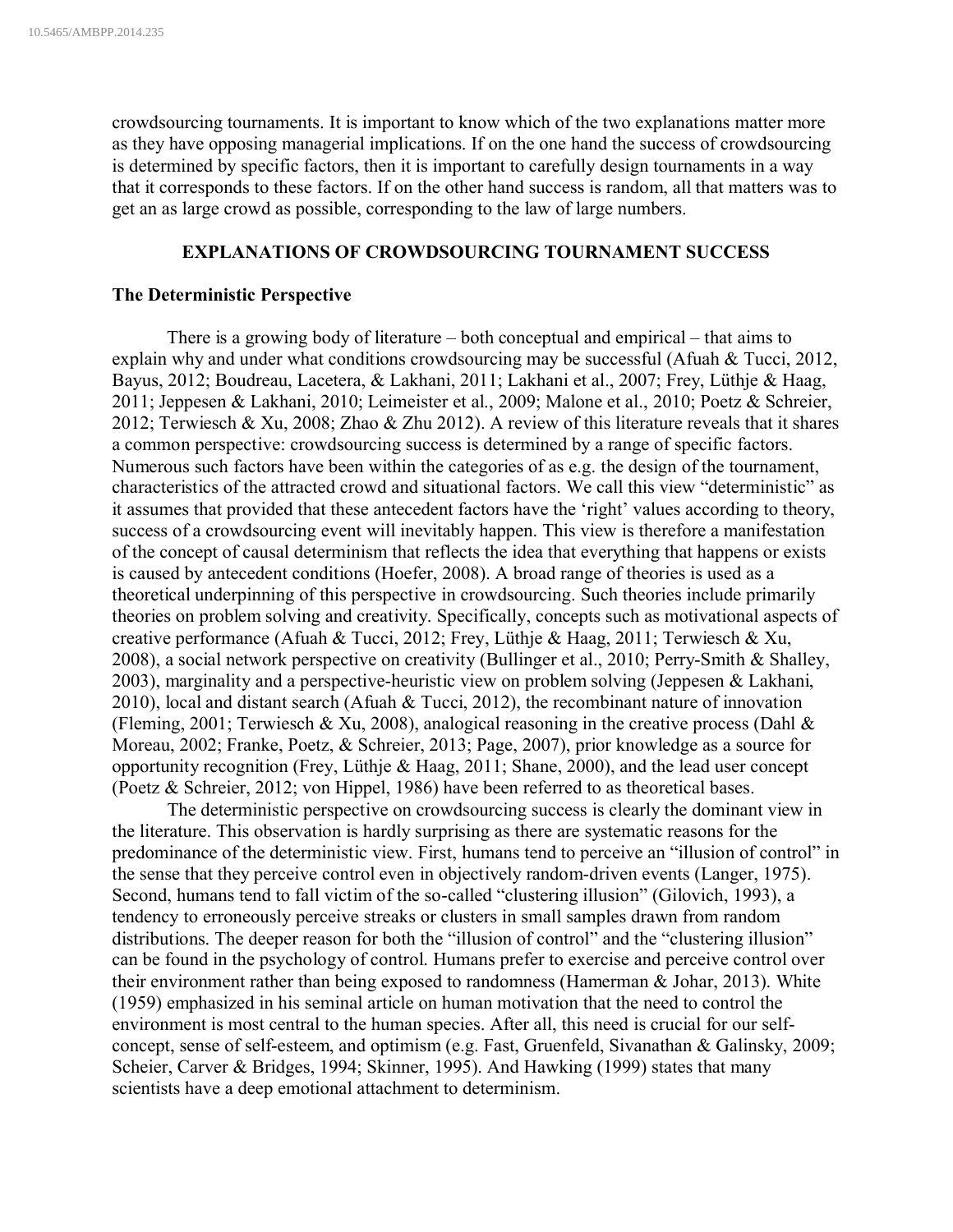To summarize, there may be a natural bias towards the deterministic perspective of crowdsourcing success due to various psychological processes. However, there may be an alternative perspective to explain the success of ideation-based crowdsourcing tournaments: randomness.

### **The Randomness Perspective**

Random is commonly referred to as lack of structure, pattern and predictability (Chaitin, 2001). In random events only chance drives the outcome and "luck" emerges as the predominant force. No amount of motivation, skill, knowledge, experience and situational factors can give an actor a comparative advantage in such situations (Bennett, 1998), i.e. each actor has an equal chance of winning.

There is a long tradition in the history of science, especially physics, in debating the actual existence of randomness (e.g. Popper, 1988; Earman, 1986; Butterfield, 1998; Hawking, 1999; Hoefer, 2010). In fact, the view of scientific determinism does strictly deny the existence of randomness. Its underlying idea is that, if one knows the positions and speeds of all particles in the universe, one could calculate their behavior at any other time, in the past or future (Laplace, 1819; Earman, 1986; Hoefer, 2010). The famous quote of Albert Einstein "God does not play dice" reflects his strong attachment to scientific determinism and was meant as a response to emergent scientific work in quantum mechanics that suggested to abandon this view (Hawking, 1999). However, state-of-the art insights and theories from physics reveal that one can only calculate probabilities but not definite predictions about future states (Earman, 1986; Razavy, 2011).

Despite the ongoing debate on its existence and scope, many different fields are concerned with randomness such as the physical sciences, mathematics, statistics, biology, information science, and finance (Bennett, 1998; Chaitin, 2001). In general, applications of randomness in the sciences recognize a lack of predictability, but admit regular patterns in the occurrences of events whose outcomes are uncertain. Randomness also has been used for studying management processes that lack predictability such as strategy formation (Mintzberg & McHugh, 1985; Mintzberg, 1994), marketing (Holt 2004; Brown, 2005), entrepreneurship (Schumpeter, 1934, Sarasvathy 2007; Dew, 2009), new product development (Eisenhardt & Tabrizi, 1995; Thomke, 2003), and creativity (e.g. Austin, Devin & Sullivan, 2012) by including elements of accident and serendipity.

Creativity is a central process to crowdsourcing and the randomness perspective on crowdsourcing success is closely related to the Darwinian view of creativity, which conceptualizes creativity as a process of blind variation and selective retention. There is considerable empirical evidence for the Darwinian view of creativity both experimental and psychometric (for an overview see Simonton, 1999). There are good reasons to believe that ideation-based crowdsourcing tournaments are in line with the Darwinian perspective of creativity, which emphasizes the predominance of random or quasi-random processes for ideation. On an aggregated level, i.e. the entire crowd, ideation-based crowdsourcing may be a governance mechanism that aims to maximize blind variation in order to identify truly novel ideas.

Empirical insights with respect to scientific discovery also emphasize the random and serendipitous dimension of creative work. The "equal-odds rule", confirmed in numerous studies (Davis, 1987; Simonton, 1997; White & White, 1978), suggests that the number of significant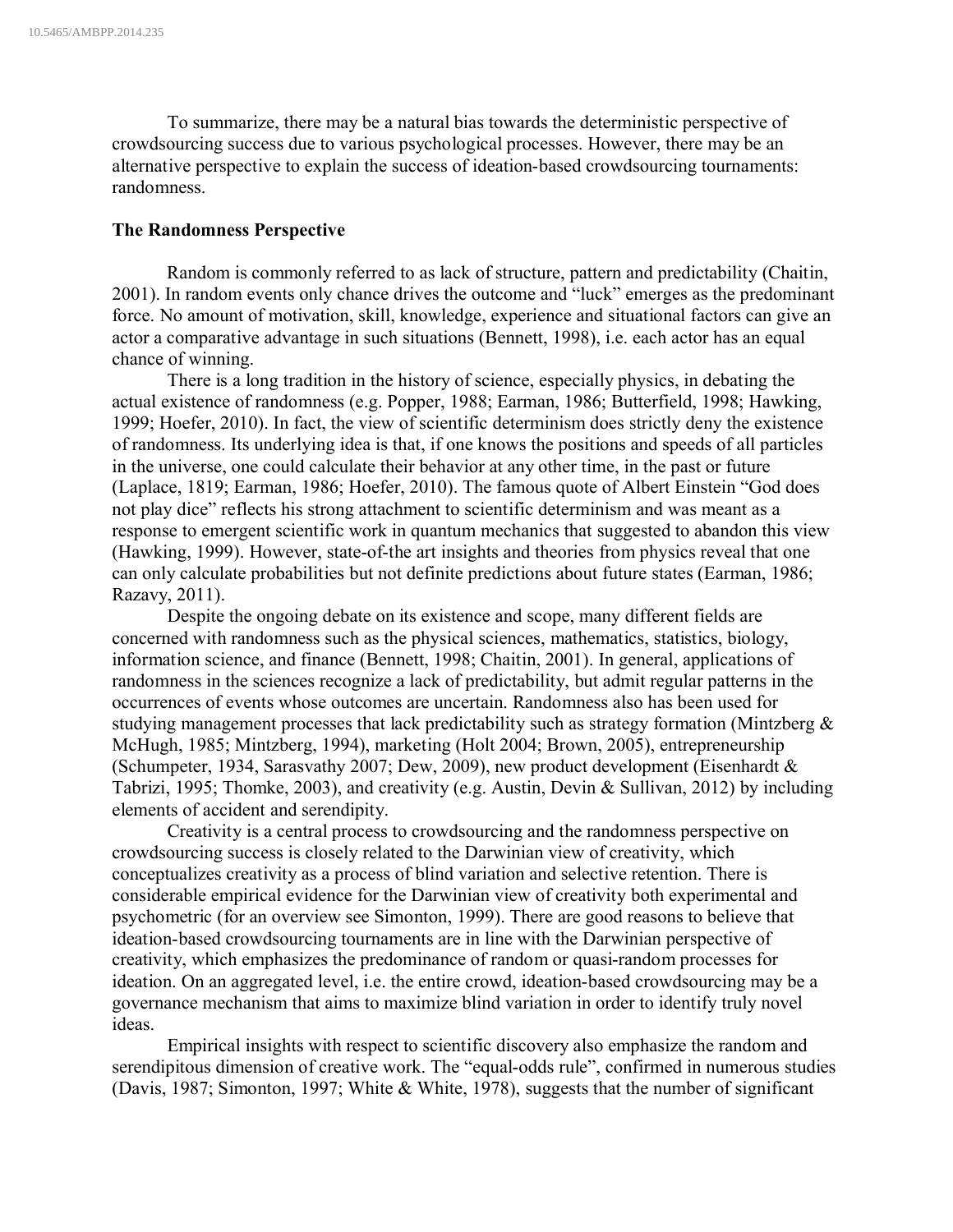contributions is dependent on the number of total contributions, which means, in essence, that creative success is luck. Descriptions of the mental processes that led to e.g. scientific discoveries show that they often entail random combinatorial processes (Holton, 1971; Simonton, 2003). With the aim of finding original and useful solutions, scientists are creating relatively unconstrained recombination of a large but finite set of facts, concepts, techniques, heuristics, themes, questions, goals, and criteria that make up their domain (Campbell, 1960). Also lucky accidents may play a role as illustrated by the many examples of "serendipitous" inventions such as classical conditioning, X-rays, or penicillin (Austin, Devin, & Sullivan, 2012; Shapiro, 1986). Also the surprising frequency of "one-hit-wonders" in music, art and entertainment illustrate this component (Kozbelt, 2008).

Summarizing, there are theoretical arguments for both perspectives aiming to explain crowdsourcing success: determinism and randomness. As of today the controversy between those scholars who defend creativity as a guided capability – and are thus in line with the deterministic perspective on crowdsourcing success – and those who portray it as blind variation and selective retention and thus stress the factor of randomness is unresolved (Kronfeldner, 2010; Schooler & Dougal, 1999). The managerial implications are yet very different. If the creative output of crowdsourcing tournaments is determined by specific organizational design features, situational factors and specific characteristics of the individual problem solvers, then the organizers of such tournaments need to focus on providing the proper organizational design features and situational conditions as well as on attracting individuals with the "right" set of characteristics. If, however, the creative outcome provided by an individual problem-solver is inherently non-predictable, the consequence in crowdsourcing tournaments must be to include as many participants as possible (Boudreau et al., 2011; Terwiesch & Xu, 2008).

#### **METHOD**

In order to measure the relative explanatory power of randomness and causal factors we conducted an experimental crowdsourcing tournament with a typical ideation task. We manipulated the organization of the tournament and measured the participants' expertise, their skills, their personality traits, and situational factors. Success of crowdsourcing in new product ideation is mostly conceived as originality of ideas, i.e. the degree how much they differ from existing paradigms and involve radically new functions, designs, and elements (Kristensson, Gustafsson, & Archer, 2004; Terwiesch & Xu, 2008). Therefore, our dependent variable is the originality of the ideas generated.

We used our data for a simulation of crowdsourcing tournaments. This corresponds to the perspective of a company that is rather interested in the outcome of the total crowdsourcing tournament than in the performance of each participant. For each crowdsourcing tournament simulated, we randomly drew participants from the overall sample. As we knew their ideas, we could measure what would have happened had we organized the tournament in this specific way and had been able to attract a crowd with these specific characteristics in these specific situational circumstances. The dependent variable was the originality of the best ideas obtained in this specific tournament. The independent variables were the specific crowds' overall expertise, their skills, their personality traits, and situational factors. Randomness was captured by the size of the crowd, which we varied from 10 to 100 in the 36,400 tournaments we simulated. According to the law of large numbers the chance of getting a high number of spots is a function of the number of dices rolled, given that die casts are actually random. Comparing the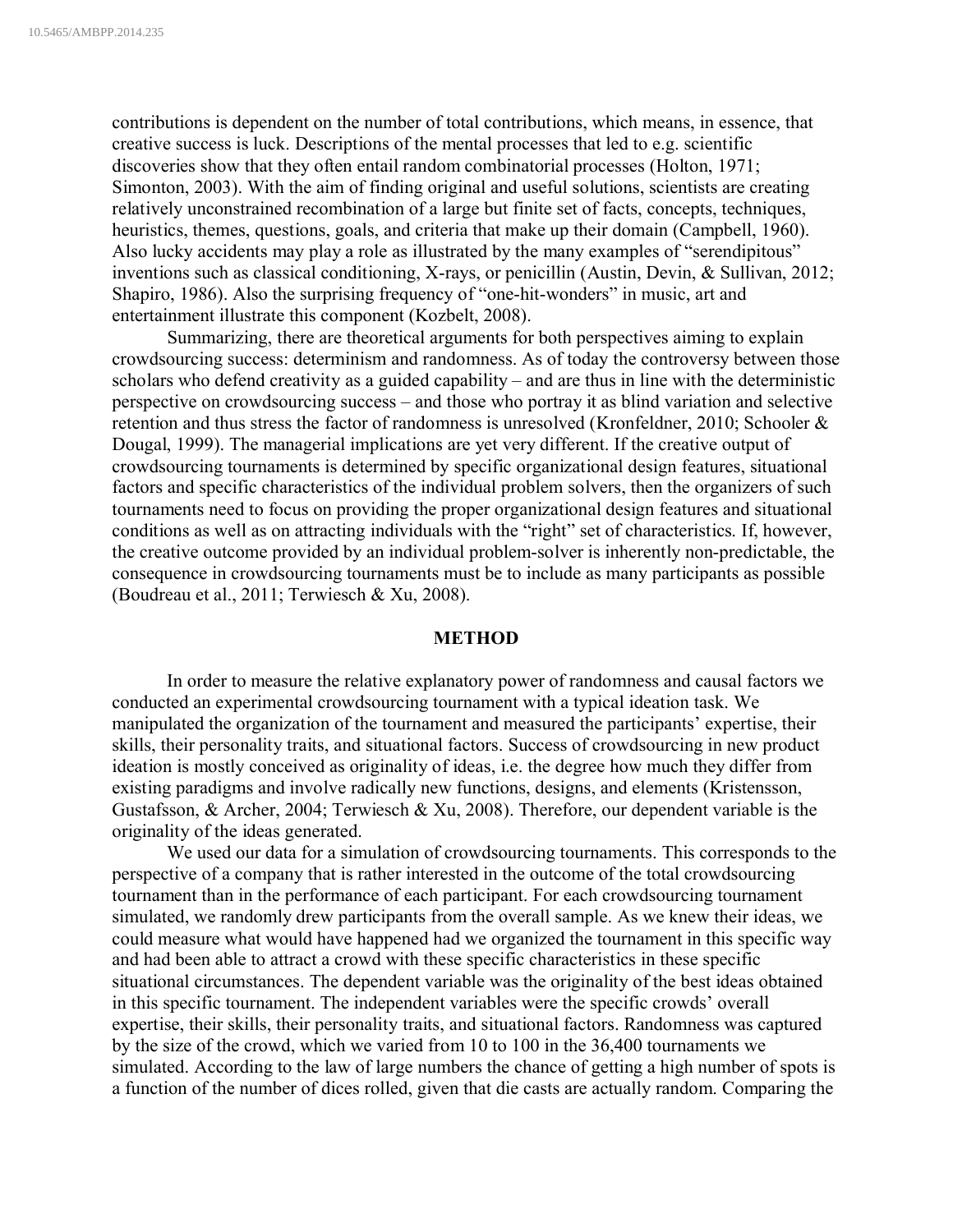variances explained by the size of the crowd with the variance explained by all deterministic factors allows an answer to our guiding question in how far the success of crowdsourcing is determined by randomness. A detailed description of the method is available from the authors.

### **FINDINGS AND DISCUSSION**

We tested the causal explanators as described in the research framework with OLS regression analyses. Overall, results allow the conclusion that randomness indeed plays a major role in determining the originality of an idea submitted. The total model including deterministic factors and particularly the inclusion of the crowds' size resulted in a high level of variance explained (Model 1,  $\mathbb{R}^2$ =.725). Obviously, crowd size explained by far most variance, 5.32 times as much as the other 22 independent variables collectively (Model 2 and 3). The second strongest effect comes from the incentive – again as a crowding out effect (see Table 1).

> ----------------------------- Table 1 about here -----------------------------

Our finding is crystal clear: randomness rules in our crowdsourcing tournament. The originality of the contributions is explained only to a very limited degree by the 22 deterministic factors we derived from the literature on creative problem-solving and the crowdsourcing tournaments more specifically and hence had incorporated in our measurement. Our simulation shows that randomness outperforms all deterministic factors collectively by 532 %. Generalizing this finding, we suggest that in crowdsourcing tournaments, God indeed plays dices.

We contribute to the quickly evolving literature that investigates the factors explaining the success of crowdsourcing tournaments (Boudreau et al., 2011; Jeppesen & Lakhani, 2010; Leimeister et al., 2009; Poetz & Schreier, 2012; Terwiesch & Xu, 2008). The factor we add to this line of research is systematically from extant factors as it involves a different weltanschauung, namely a non-deterministic perspective. In a way this resembles the discussion in quantum mechanics in how far the world is deterministic or governed by pure chance (Bell, 2004). Randomness is also systematically different from extant factors from another perspective: its effect size is much greater. The obvious conclusion for managers who consider starting a crowdsourcing tournament for their new product ideation processes is that they are well advised to recruit as many participants as possible. The degree in how far this is achieved is far more important than the exact organization and the composition of the crowd attracted. Certainly, there will be minimum qualifications for participants and also we must not forget that an unprofessional, unattractive, or unfair design of the tournament will inevitably result in recruitment problems. However, the clear focus must be to increase the number of participants.

Beyond our contribution to the area of crowdsourcing we also contribute to the more general literature on creativity and the factors determining it. Our findings support the position of advocates of the "equal-odds rule" (Simonton, 1997) who portray creativity as a process of blind variation and selective retention. In our huge sample we found relatively weak evidence that creativity is guided by systematic factors as is purported by their opponents (Kronfeldner, 2010; Schooler & Dougal, 1999).

# **REFERENCES AVAILABLE FROM THE AUTHORS**